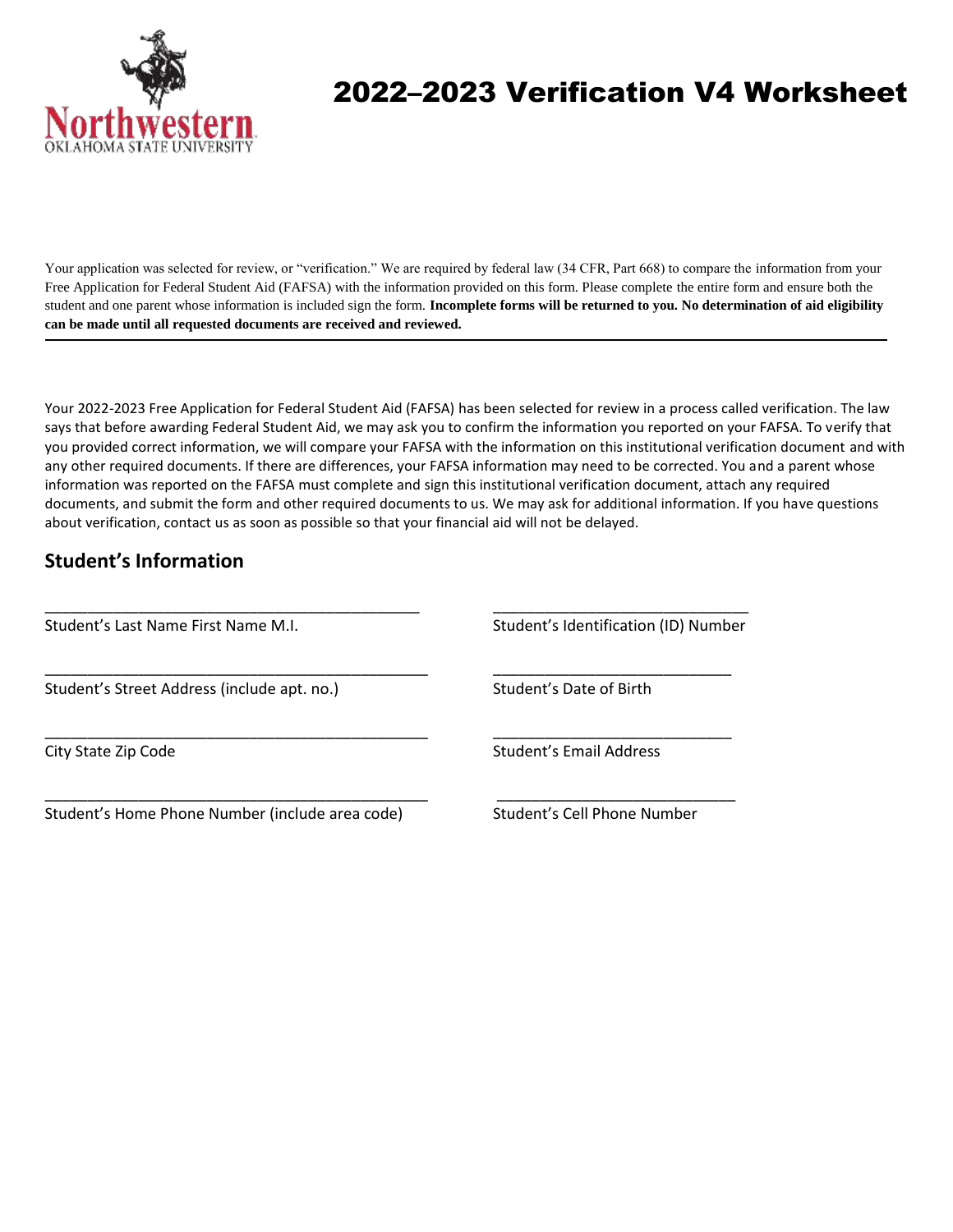## **Verification of 2022-2023 Identity and Statement of Educational Purpose (To Be Signed at the Institution)**

The student must appear in person at \_\_\_\_\_\_\_\_\_\_\_\_\_\_\_\_\_\_\_\_\_\_\_\_\_\_\_\_\_\_\_\_\_\_\_\_\_\_\_\_\_\_\_\_\_\_ to

(Name of Postsecondary Educational Institution) verify his or her identity by presenting an unexpired valid government-issued photo identification (ID), such as, but not limited to, a driver's license, other state-issued ID, or passport. The institution will maintain a copy of the student's photo ID that is annotated by the institution with the date it was received and reviewed, and the name of the official at the institution authorized to receive and review the student's ID.

In addition, the student must sign, **in the presence of** the institutional official, the following:

#### **Statement of Educational Purpose**

| I certify that I                                                                | am the individual signing this                                                                                         |  |  |  |
|---------------------------------------------------------------------------------|------------------------------------------------------------------------------------------------------------------------|--|--|--|
| (Print Student's Name)<br>educational purposes and to pay the cost of attending | Statement of Educational Purpose and that the Federal student financial assistance I may receive will only be used for |  |  |  |
|                                                                                 | for 2022-2023.                                                                                                         |  |  |  |
| (Name of Postsecondary Educational Institution)                                 |                                                                                                                        |  |  |  |
| (Print Student's Signature)                                                     | (Student's ID Number)                                                                                                  |  |  |  |
| (Student's Signature)                                                           | (Date)                                                                                                                 |  |  |  |
| (Student's Spouse, if married)                                                  | (Date)                                                                                                                 |  |  |  |
| (Parent's Signature, if dependent)                                              | (Date)                                                                                                                 |  |  |  |
| (NWOSU Employee witnessing signature)                                           |                                                                                                                        |  |  |  |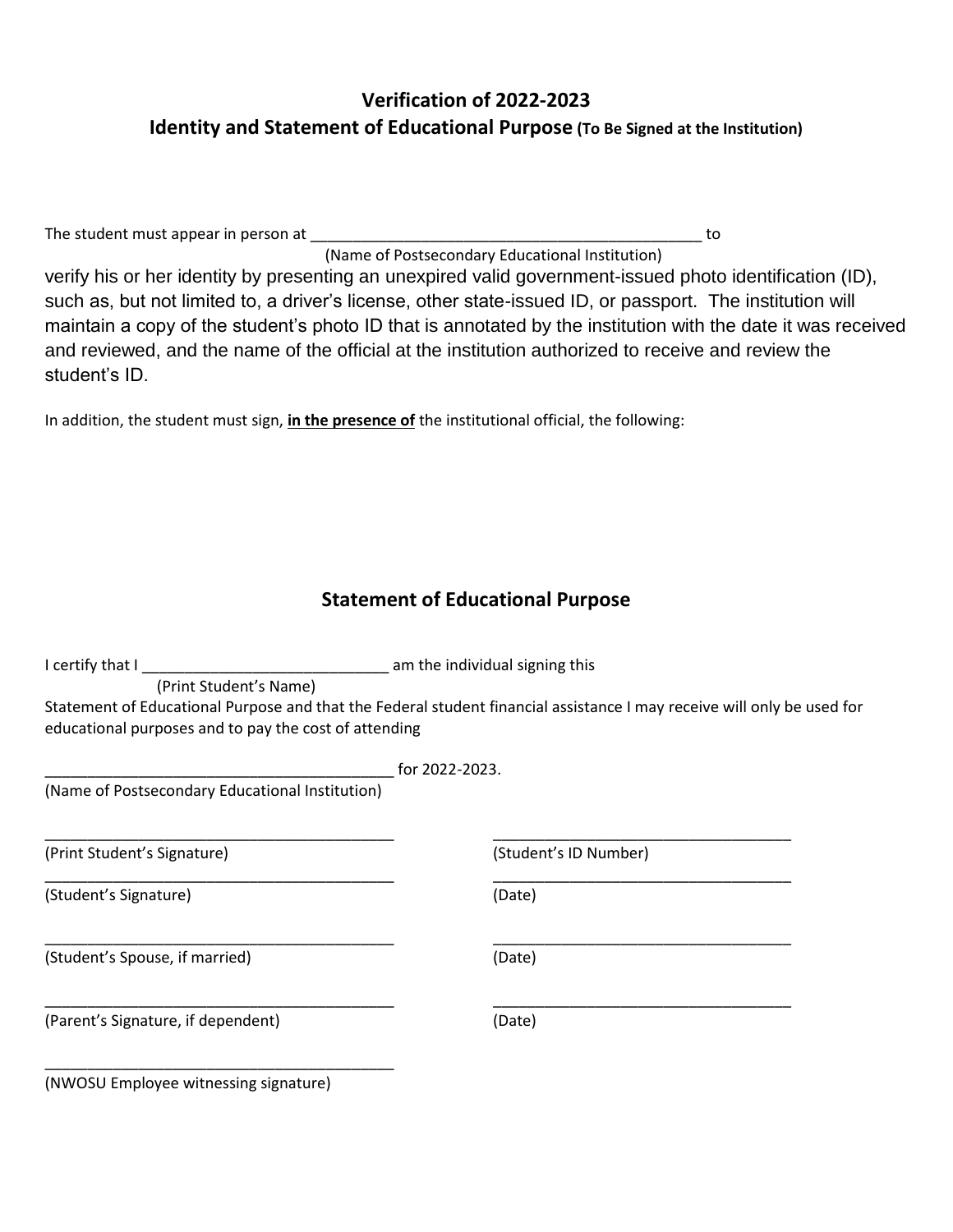## **Identity and Statement of Educational Purpose (To Be Signed With Notary**)

If the student is unable to appear in person at

(Name of Postsecondary Educational Institution)

to verify his or her identity, the student must provide:

- (a) A copy of the valid government-issued photo identification (ID) that is acknowledged in the notary statement below, such as, but not limited to a driver's license, other state-issued ID, or passport; and
- (b) The original notarized Statement of Educational Purpose provided below.

#### **Statement of Educational Purpose**

I certify that I \_\_\_\_\_\_\_\_\_\_\_\_\_\_\_\_\_\_\_\_\_\_\_\_\_\_\_\_\_ am the individual signing this (Print Student's Name) Statement of Educational Purpose and that the Federal student financial assistance I may receive will only be used for educational purposes and to pay the cost of attending

(Name of Postsecondary Educational Institution)

(Student's Signature) (Date)

| (Student's ID Number) |  |
|-----------------------|--|

## **Notary's Certificate of Acknowledgement**

Notary's certification may vary by State

| State of                                                          |                          |                 |                                               |
|-------------------------------------------------------------------|--------------------------|-----------------|-----------------------------------------------|
| City/County of                                                    |                          |                 |                                               |
| On                                                                | , before me,             |                 |                                               |
| (Date)                                                            |                          | (Notary's name) |                                               |
| personally appeared,                                              |                          |                 | , and proved to me                            |
|                                                                   | (Printed name of signer) |                 |                                               |
| on basis of satisfactory evidence of identification               |                          |                 |                                               |
|                                                                   |                          |                 | (Type of government-issued photo ID provided) |
| to be the above-named person who signed the foregoing instrument. |                          |                 |                                               |
| WITNESS my hand and official seal                                 |                          |                 |                                               |
| (seal)                                                            |                          |                 |                                               |
|                                                                   |                          |                 | (Notary signature)                            |
| My commission expires on                                          |                          |                 |                                               |

\_\_\_\_\_\_\_\_\_\_\_\_\_\_\_\_\_\_\_\_\_\_\_\_\_\_\_\_\_\_\_\_\_\_\_\_\_\_\_\_\_ \_\_\_\_\_\_\_\_\_\_\_\_\_\_\_

 $\frac{1}{2}$  for 2022-2023.